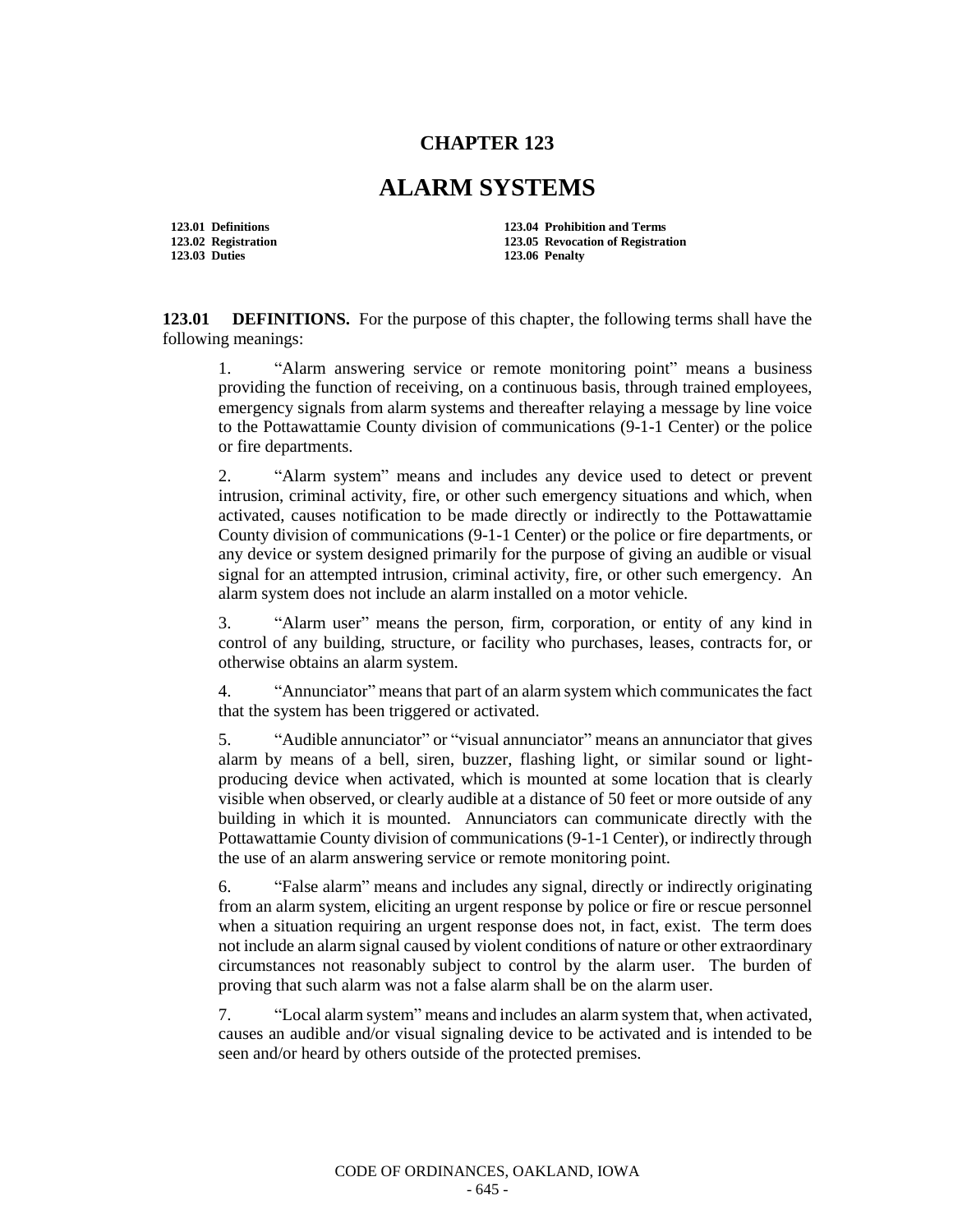8. "Pottawattamie County division of communications 9-1-1 Center" means the 9-1-1 Center located on the basement level of the Pottawattamie County Courthouse in Council Bluffs, Iowa.

**123.02 REGISTRATION.** It is unlawful for any alarm user to use or operate any alarm system without a current valid registration therefor. Any person, firm, or corporation installing an alarm system shall have thirty (30) days from the date of installation to register the alarm system.

1. Application. The application for an alarm system registration shall list:

A. For individuals: The registrant's name, Oakland Fire District address, telephone number, date of birth, and social security number. For firms or corporations: The registrant's name, Oakland Fire District address, telephone number, beginning date of operation in Pottawattamie County, and federal employer identification number.

B. The protected property's address, any business name by which the premises is known, including the name of the complex or center where it is located, the type of premises it is, and the telephone number(s) for the protected property.

C. Type of alarms and/or signals being communicated by the annunciator and the type of activity indicated by the alarm systems.

D. The name, home, or business address and telephone number of the owner, if applicable, lessee, or occupant of the protected premises.

E. The name, business address, and telephone number of three natural contact persons, or an alarm answering service, having ready access to the protected premises and who may be called upon to assist in the event the alarm is activated.

2. Issuance, Expiration, Renewal and Termination.

A. Upon receipt of the registration application, the Mayor, if it is determined that the proposed system will comply with the provisions of this chapter, will issue a registration to the applicant. Such alarm system shall be deemed to comply with the provisions of this chapter if the system has been installed by: (i) a business or individual licensed to perform such installation services in Pottawattamie County; or (ii) a business or individual holding itself or himself or herself out to the public as being qualified to perform such installation services; or (iii) a business or individual experienced in performing such installation services. The registration will bear the applicant's identifying number and expiration date in addition to the terms and conditions stated in Section 123.03, which must be complied with to keep the registration in full force and effect.

B. The registration shall expire 24 months after the date of its issuance, and may be renewed in the same manner as original registrations are obtained.

C. Renewal registrations will be dated on the date of issuance. The renewal application shall contain the applicant's signed statement, stating that there have been no changes in any of the information furnished on the previous application.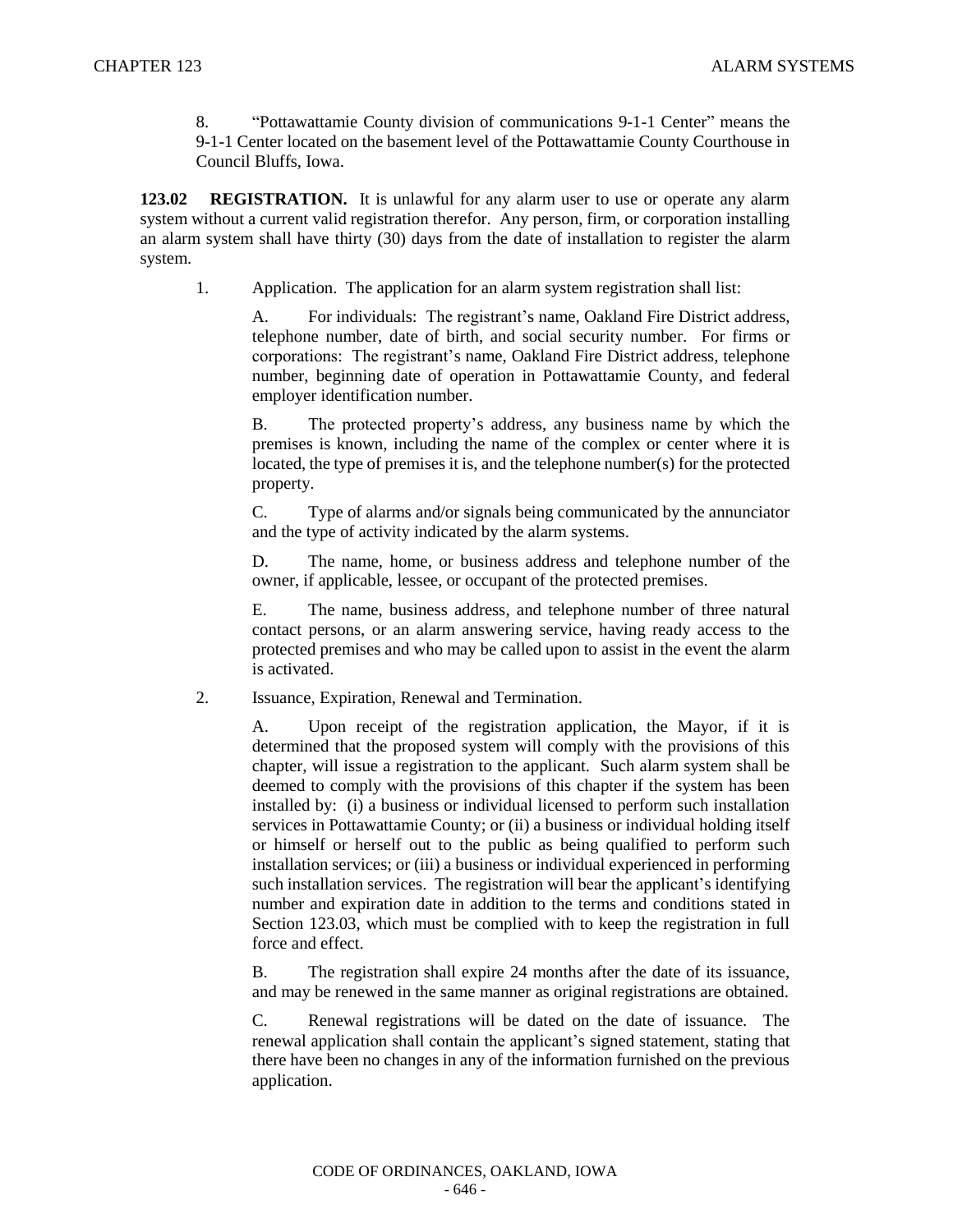D. An alarm system registration shall automatically terminate upon any change of alarm user or protected premises. No registration is transferable to new premises or new user.

## **123.03 DUTIES.** All registration holders shall:

1. Within ten days following any change of information contained within the application, file an amendment to his or her application setting forth the currently accurate information.

2. Cause to be trained and retrained all employees, family members, and other persons who make regular use of the protected premises and who may, in the normal course of their activities, be in a position to accidentally trigger an alarm. Such training shall include procedures and practices to avoid accidental alarms, and steps to follow in the event the system is accidentally triggered.

3. At all times be responsible for the proper maintenance and repair of the system and for the repair and/or replacement of any component, method of installation, design feature, or like condition which may give rise to a false alarm.

4. Set or program each alarm system so that each audible annunciator will automatically silence within fifteen minutes after being activated and will not sound again unless a new act or circumstance triggers it. Annunciators associated with fire alarms shall not be required to shut off automatically, nor shall water-flow alarms with local annunciators only be regulated by this chapter.

5. At all times abide by and comply with the rules and regulations for the operation of an alarm system established by this chapter and incorporated into the grant of the alarm system registration by this reference.

## **123.04 PROHIBITION AND TERMS.**

1. No alarm system shall be installed, used, or maintained in violation of any of the provisions of this chapter.

2. No test of an alarm system incorporating a local audible annunciator shall be conducted between the hours of 10:00 p.m. of any day and 7:00 a.m. of the following day. No test of any alarm system shall be conducted contrary to the rules and regulations adopted pursuant to this code, nor contrary to applicable State law.

3. At any time prior to or following the issuance of any registration, the Mayor may conduct such investigation as determined necessary to verify that the information furnished by the applicant is accurate, and that the alarm system is in conformance to this chapter. Such alarm system shall be deemed to conform with the provisions of this chapter if the system has been installed by: (i) a business or individual licensed to perform such installation services in Pottawattamie County; (ii) a business or individual holding itself or himself or herself out to the public as being qualified to perform such installation services; or (iii) a business or individual experienced in performing such installation services.

**123.05 REVOCATION OF REGISTRATION.** The Mayor may, upon the recommendation of the director of the Pottawattamie County Division of Communications (9-1-1 Center) or the City's legal department, after notice to registrant and a hearing on the proposed action at which the hearing officer confirms that registrant is in violation of the provisions of this chapter, revoke any outstanding registration and prohibit any further use of